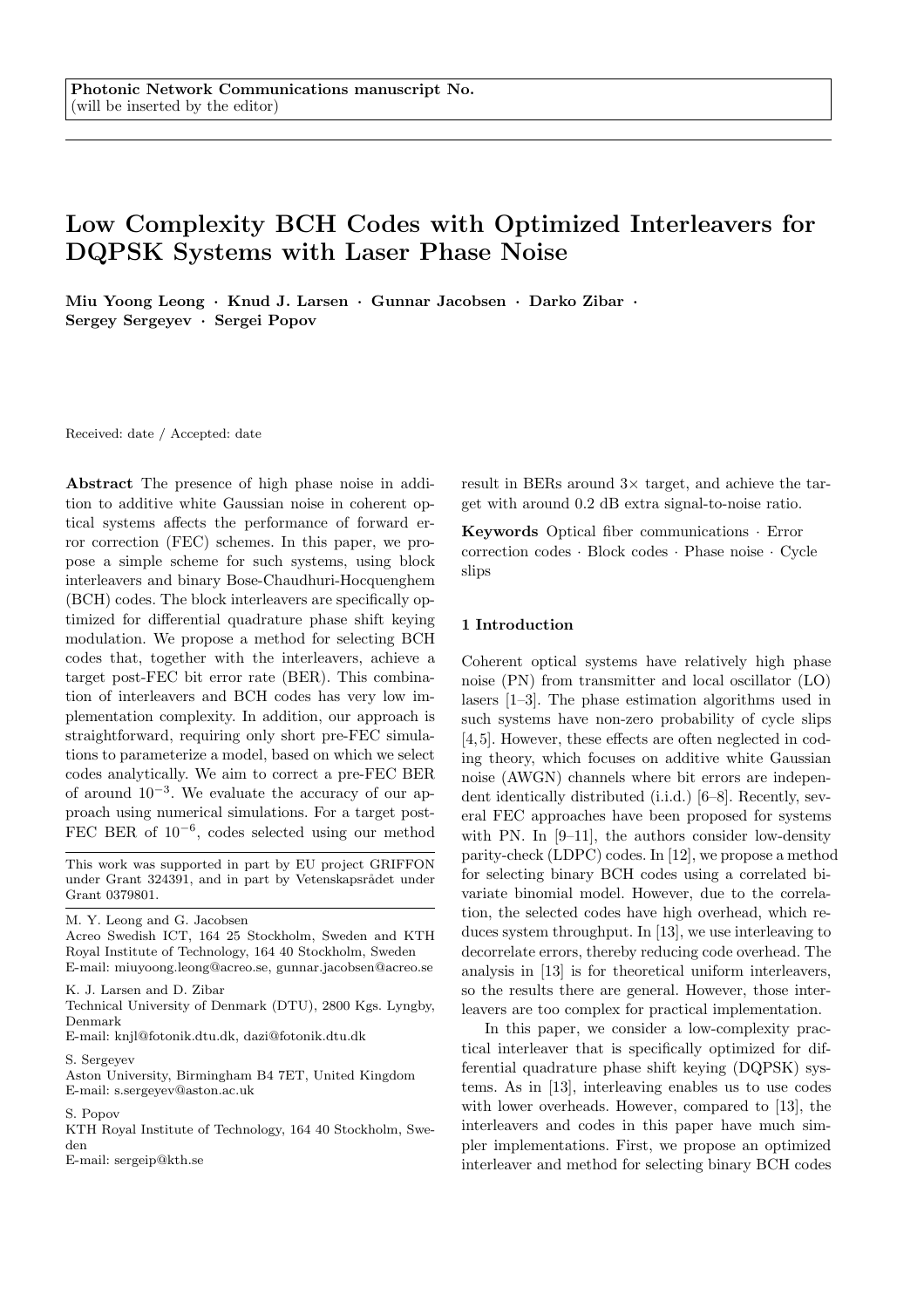for use with this interleaver. We briefly describe the practical implementation of both interleaver and code. Next, we evaluate the accuracy of our method using numerical simulations. Ours is a straightforward method, based on a simple model, that enables us to design lowcomplexity interleavers and binary BCH codes for any post-FEC BER with little simulation effort. Compared to our method, the approaches in [9–11] achieve better performance by using soft information. However, those schemes are more complex to implement, and require extensive simulations for low post-FEC BERs.

This paper is organized as follows: in Sec. 2, we describe the system model, optimized interleaver, method for code selection, and practical implementation of the interleaved code. Simulation results and discussion are presented in Sec. 3. Finally, the conclusion is in Sec. 4.

### 2 Interleavers and Codes

We consider the system in Fig. 1, which is similar to that in [13] but with a different interleaver/deinterleaver. The DQPSK signal is Gray coded. After differential decoding, an AWGN error of  $\pm 90^\circ$  gives bit error patterns {0101, 1010, 0110, 1001} with probability 1/4 each. A cycle slip of  $\pm 90^\circ$  gives one bit error. We neglect  $180^\circ$ errors as these have very low probabilities. The block interleaver/deinterleaver is shown conceptually in Fig. 2. Although they can be implemented as shown in the figure, a much simpler implementation is used in practice, as we describe at the end of this section. In Fig. 2, data bits are read in by columns, and codes are applied by rows. Identical codes are applied to each interleaver/deinterleaver row. The interleaving degree  $\lambda = 4$  is chosen to fit the AWGN error patterns, so each AWGN error gives at most one bit error in a deinterleaver row. The same is true for cycle slip errors. The mapping of AWGN and cycle slip errors to deinterleaver rows is shown in Fig. 3. Unlike [13], where random interleaver permutations in combination with specific error realizations may result in a worse distribution of errors after deinterleaving than before, our deterministic mapping always improves the distribution of errors for coding purposes.

We identify suitable codes for this system in three steps. Step 1: we determine a worst-case pre-FEC operating point. Step 2: we record the error statistics for that point. Step 3: we use those statistics to parameterize a model, based on which we select codes analytically.

For Step 1, we proceed in the same way as in [12,13]. Namely, for a given laser linewidth-symbol time product, we optimize the length of the Viterbi-Viterbi moving average filter using pre-FEC simulations. Then, for the linewidth variations that we want to accommodate,



Fig. 1 System model. A random bit sequence is interleaved and BCH encoded (Fig. 2). It is then differentially encoded and QPSK modulated. This yields signal  $s[k]$ . Channel impairments are transmitter laser PN  $\theta_T[k]$ , AWGN  $n[k]$ , and LO laser PN  $\theta_R[k]$ . Phase estimation on the received signal  $r[k]$  is by Viterbi-Viterbi (VV). The signal is QPSK demodulated and differentially decoded. Finally, it is deinterleaved and BCH decoded (Fig. 2).



Fig. 2 Conceptual BCH encoder and interleaver. First,  $\lambda$ .  $k_{B,S}$  data bits are read into the interleaver columnwise. Then BCH encoding is done on each row. Finally, the  $\lambda \cdot n_{B,S}$  coded bits are read out columnwise. The interleaving degree  $\lambda$  (number of rows) is fixed to 4. The BCH decoder and deinterleaver are conceptually similar. In these,  $\lambda \cdot n_{B,S}$  bits are read in columnwise, decoded in rows, and the resulting  $\lambda \cdot k_{B,S}$  bits are read out columnwise.

|  |  |                                 |  |  | A1 A2 A3 A4  A5   A6   A7   A8   C1   C2   C3   C4 |  |
|--|--|---------------------------------|--|--|----------------------------------------------------|--|
|  |  | 1  X0 X1 X1 X0 1                |  |  | $0$ $\mid$ X 0 $\mid$ X 0                          |  |
|  |  | $0$   X 1   X 0   X 0   X 1   0 |  |  | $1 \mid X0 \mid X0$                                |  |
|  |  | [0 X] 1 X] 0 X 1 X 0            |  |  | $0$   1 X   0 X                                    |  |
|  |  | 1 X   0 X   1 X   0 X   0       |  |  | $0 \mid 0 \times \mid 1 \times \mid$               |  |

Fig. 3 Bit error patterns in the deinterleaver before BCH decoding. Rows correspond to the rows of the deinterleaver in Fig. 2. A "1" indicates the presence of a bit error, "0" means no bit error, and "X" means don't care. (A1–A4) are AWGN error patterns that start on odd  $(1st, 3rd, 5th, ...)$ DQPSK symbols, (A5–A8) are AWGN patterns that start on even  $(2nd, 4th, 6th, ...)$  symbols, and  $(C1-C4)$  are cycle slip patterns.

we simulate a worst-case "poor phase estimate (PE)" curve (Fig. 4).

The rest of this section describes Steps 2 and 3. The code  $BCH(n_{B,S}, k_{B,S})$  is applied to each interleaver/deinterleaver row. It has block length  $n_{B,S}$  bits, of which  $k_{B,S}$  are data bits. It corrects up to at least  $\tau$ bit errors and may be a shortened code [8, 12].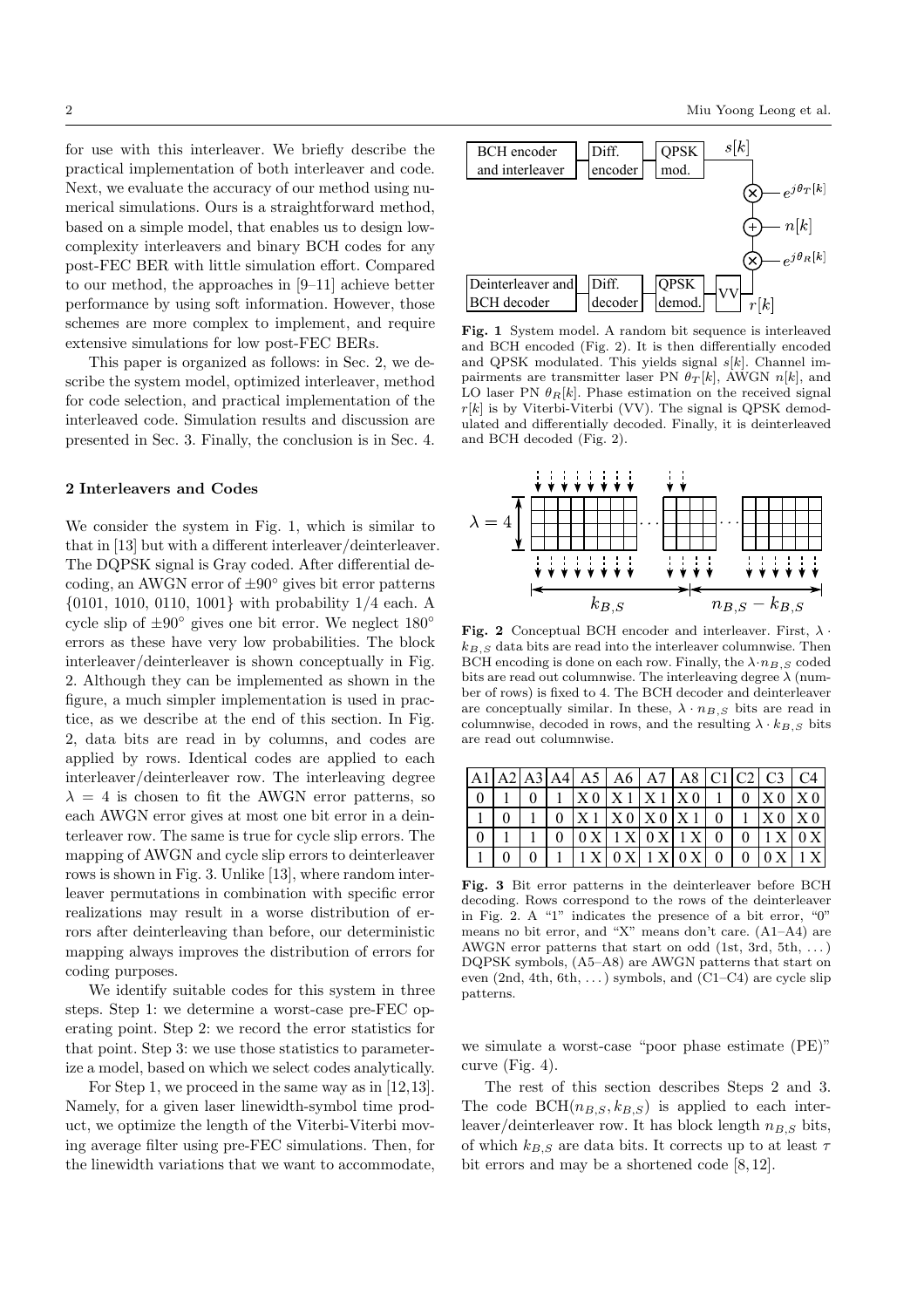

Fig. 4 Poor phase estimate (PE) pre-FEC BER with total linewidth  $\Delta \nu_N = 19.6$  MHz. We select codes for "poor PE pre-FEC" points C (signal-to-noise ratio (SNR) 10 dB) and B (SNR 12 dB). The SNR is for symbols  $r[k]$  in Fig. 1.

For Step 2, we record the following error statistics: 1. probability of an AWGN bit error in a deinterleaver row  $p<sub>G</sub>$ , 2. probability of a cycle slip bit error in a deinterleaver row  $p_C$ , and 3. correlation coefficient  $\rho$ . We use the same symbols  $p_G$ ,  $p_G$ , and  $\rho$  as in [12], but redefine the quantities they represent. We note that each of the AWGN error patterns in Fig. 3(A1–A8) is equiprobable. Similarly, each of the cycle slip patterns in Fig.  $3(C1-C4)$  is equiprobable. Thus we see from Fig. 3 that bit errors are evenly distributed between deinterleaver rows. Therefore, using identical codes on each row is optimal in the sense that no overhead is wasted on rows with few errors. This property leads to the very simple implementation that we briefly describe at the end of this section.

We now define the error statistics for each row of Fig. 3. For the d-th deinterleaver frame of  $4n_{B,S}$  bits, we record the probability of an AWGN bit error on row 1 of the deinterleaver as

$$
p_{G,1}[d] \triangleq \frac{\text{number of occurrences of A2, A4, A6, A7}}{4n_{B,S}}.
$$
\n(1)

Similarly, the probability of a cycle slip bit error on row 1 of the deinterleaver is

$$
p_{C,1}[d] \triangleq \frac{\text{number of occurrences of C1}}{4n_{B,S}}.\tag{2}
$$

Let  $p_{G,1}$  be the mean of  $p_{G,1}[d]$  over the D interleaver frames used in pre-FEC simulations, i.e.

$$
p_{G,1} = \frac{1}{D} \sum_{d=1}^{D} p_{G,1}[d].
$$
\n(3)

Similarly,

$$
p_{C,1} = \frac{1}{D} \sum_{d=1}^{D} p_{C,1}[d].
$$
\n(4)

Due to the influence of AWGN on Viterbi-Viterbi phase estimation,  $p_{G,1}$  and  $p_{G,1}$  are correlated [12]. We denote their sample correlation coefficient as  $\rho_1$ . Doing this for all rows in Fig. 3 yields  $p_{G,r}$ ,  $p_{C,r}$ , and  $\rho_r$ , where  $r \in \{1, 2, 3, 4\}.$ 

Due to the symmetry of Fig. 3, in the limit,  $p_{G,1} =$  $p_{G,2} = p_{G,3} = p_{G,4} \triangleq p_G$ . Likewise,  $p_{C,1} = p_{C,2}$  $p_{C,3} = p_{C,4} \triangleq p_C$ , and  $\rho_1 = \rho_2 = \rho_3 = \rho_4 \triangleq \rho$ . To obtain an accurate estimate of  $p_G$ ,  $p_C$ , and  $\rho$ , we therefore use all rows and interleaver frames as follows:

$$
p_G = \frac{1}{4D} \sum_{r=1}^{4} \sum_{d=1}^{D} p_{G,r}[d]
$$
 (5)

$$
p_C = \frac{1}{4D} \sum_{r=1}^{4} \sum_{d=1}^{D} p_{C,r}[d]
$$
 (6)

and

$$
\rho = \frac{\sum_{r,d} (p_{G,r}[d] - p_G) (p_{C,r}[d] - p_C)}{\sqrt{\sum_{r,d} (p_{G,r}[d] - p_G)^2 \sum_{r,d} (p_{C,r}[d] - p_C)^2}}.
$$
(7)

For Step 3, we parameterize the correlated bivariate binomial probability density function (PDF)  $Pr(Y_G =$  $y_G, Y_C = y_C$  in [12] with the redefined parameters  $p_G$ ,  $p_{C}$ , and  $\rho$  in (5)–(7). Additionally, in the equation for  $Pr(Y_G = y_G, Y_C = y_C)$  [12], we replace all instances of  $n_{B,S}$  by  $4n_{B,S}$ .

The decoding algorithm is assumed to be of the bounded-distance type correcting up to  $\tau$  errors and leaving the received sequence unchanged in the case of more than  $\tau$  errors. In other words, neglecting the possibility of decoding to a wrong codeword [12], a code block (deinterleaver row) which has e bit errors before BCH decoding will have no errors after BCH decoding if  $e \leq \tau$ . If  $e > \tau$  there will be, on average,  $e(k_{B,S}/n_{B,S})$ bit errors in the  $k_{B,S}$  bits after decoding.

The total number of bit errors in a deinterleaver row is  $y_G + y_C$ . Thus, the probability of a non-decodable codeword is

$$
P_B = \sum_{(y_G, y_G: y_G + y_C \ge \tau + 1)} \Pr(Y_G = y_G, Y_C = y_C). \tag{8}
$$

To relate  $P_B$  to post-FEC BER, we apply the same approximations as in [12]. Assuming  $n_{B,S}(p_G + p_C) \ll \tau$ , we approximate the probability tail by its three largest boundary terms,

$$
P_B \approx \sum_{(y_G, y_C: \tau + 3 \ge y_G + y_C \ge \tau + 1)} \Pr(Y_G = y_G, Y_C = y_C).
$$
\n(9)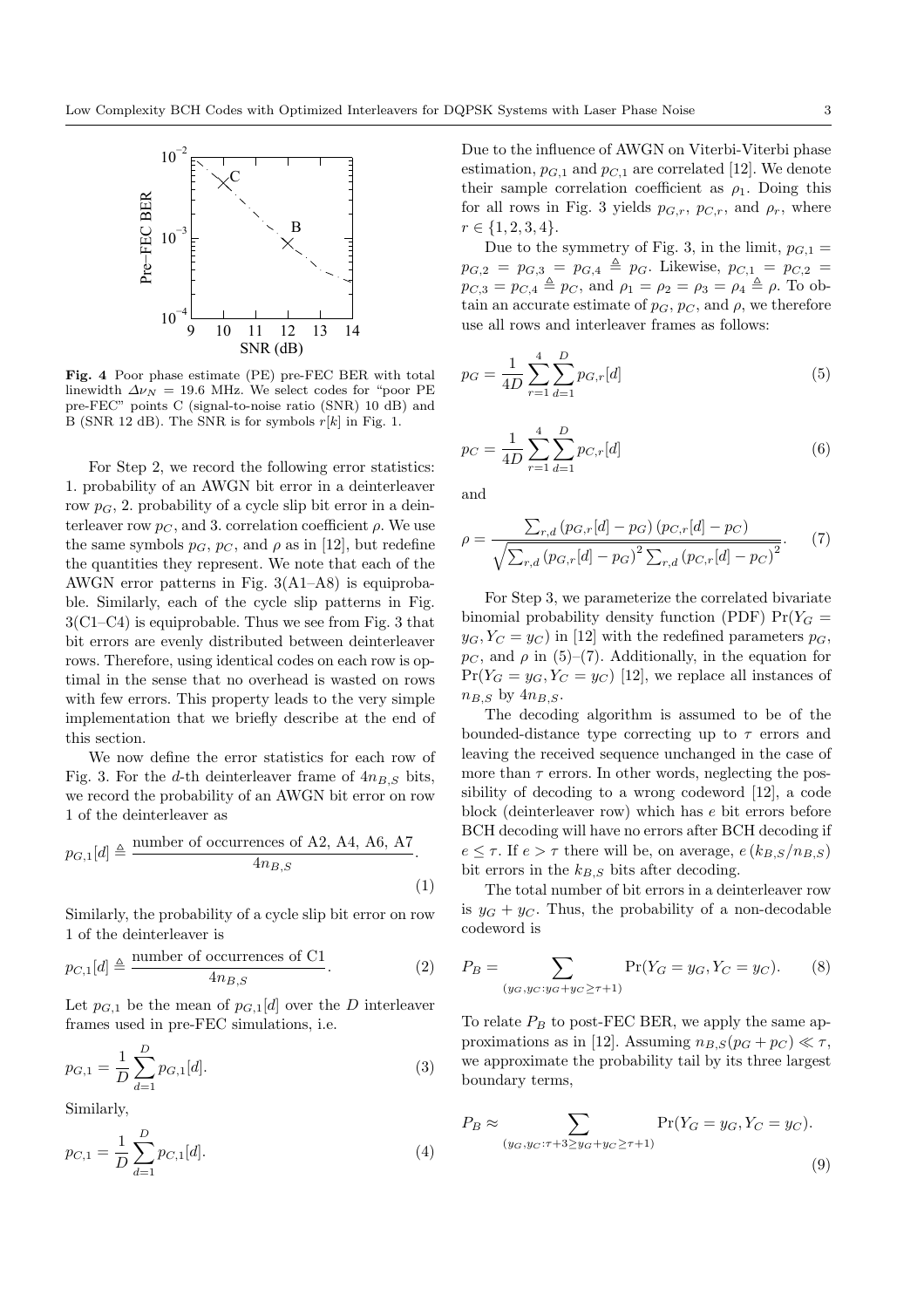Three terms are used because the PDF of  $Pr(Y_G =$  $y_G, Y_C = y_C$  is two-dimensional. Post-FEC BER is

$$
P_{\text{post}} \approx \left(\frac{\tau + 1}{n_{B,S}}\right) P_B. \tag{10}
$$

Using (5)–(7) from pre-FEC simulations and (9)– (10), we calculate the required  $\tau$  to meet a target post-FEC BER for a chosen block length  $n_{B,S}$ . Our method does not restrict the choice of block length. The combination  $n_{B,S}$  and  $\tau$  specifies the BCH code.

We now briefly describe a simple implementation of the code and interleaver/deinterleaver. While they may be implemented as shown in Fig. 2, a simpler solution exists. The key to recognizing this is to note that, if the generator polynomial for the BCH( $n_{B,S}, k_{B,S}$ ) code is  $g(X)$ , then the generator polynomial for the interleaved code is  $g(X^{\lambda})$  [8]. Therefore, an encoder and decoder for the interleaved code can be obtained from that of the base code, by replacing each shift register in the base implementation with  $\lambda$  shift registers. This causes the circuit to operate on successive rows during successive clock cycles. Thus, the interleaved code can be implemented with the same hardware as the base code plus additional shift registers.

Another popular interleaver is the S-random interleaver [14]. Compared to the block interleaver in this section, S-random interleavers are more complex to implement. Since the permutation in S-random interleavers is not regular, their implementation cannot be reduced to the addition of shift registers. Instead, their permutation must be either pseudo-randomly generated or stored in a lookup table.

The uniform interleaver in [13] is a theoretical construct. Implementation would require an ensemble of pseudo-random generators, which is not practical.

#### 3 Results and Discussion

We evaluate our method using Monte-Carlo simulations for the system in Fig. 1. As an example to illustrate the use of our scheme to accommodate significant linewidth variations, we assume that a 41-tap moving average filter for Viterbi-Viterbi was optimized for symbol rate  $1/T_S = 28$  Gbaud and combined transmitter-and-LO laser linewidths  $\Delta \nu_N$  < 100 kHz. We further assume that the worst-case pre-FEC performance for the system occurs with a linewidth of  $\Delta \nu_N = 19.6$  MHz, and simulate this numerically as "poor PE pre-FEC" in Fig. 4. Pre-FEC BER and error statistics (described in Sec. 2) are calculated using  $4 \times 10^6$  bits. Simulations are modeled in VPI [15].

In our example, we select codes for points B and C in Fig. 4. We aim for a target post-FEC BER of  $10^{-6}$ 

Table 1 Codes for post-FEC simulations in Fig. 5. Codes "B1/C1" are selected using the method in [12], "B2/C2" are selected using [13] for interleaver length  $L = 4$  code blocks, and "B4/C4" are selected using Sec. 2. Overhead is  $(n_{B,S} (k_{B,S})/k_{B,S}.$ 

| Post-FEC curve<br>in Fig. $5$ | Code           |    | Overhead<br>$(\%)$ |
|-------------------------------|----------------|----|--------------------|
| B1                            | BCH(8190,7891) | 23 | 3.8                |
| B <sub>2</sub>                | BCH(8190,7943) | 19 | 3.1                |
| B4                            | BCH(8190,7956) | 18 | 2.9                |
| C1                            | BCH(8190,7228) | 75 | 13.3               |
| C2                            | BCH(8190,7332) | 67 | 11.7               |
| C4                            | BCH(8190,7358) | 64 | 11.3               |

using a block length of  $n_{B,S} = 8190$  bits. Following the semi-analytical method in Sec. 2, we obtain codes B4 and C4 listed in Table 1. We implement each code in turn into the simulator (Fig. 1). Monte-Carlo simulations thus yield two post-FEC BER curves ("B4" and "C4" in Fig. 5). Close to the target signal-to-noise ratios (SNRs) (10  $\pm$  0.4 dB for "C" and 12  $\pm$  0.4 dB for "B"), post-FEC BERs are calculated on  $10^8$  post-FEC bits. At lower SNRs (higher BERs), 10<sup>7</sup> post-FEC bits are used to shorten simulation times. Since C4 is a stronger code, its post-FEC curve is steeper than B4. The error floor caused by PN is effectively mitigated by the BCH codes, which do not themselves have an error floor. The codes selected with our method give BERs around  $2\times$  the post-FEC target. They meet the target post-FEC BER with around 0.1 dB extra SNR (target SNR is 10 dB for C4 and 12 dB for B4), which is a negligible difference in practical systems. In other words, our method accurately identifies minimum-overhead BCH codes that, together with the optimized block interleaver, achieve performance close to target.

In the example above, we use the same symbol rate, linewidth, filter, and block length as in [12, 13]. At a particular operating point (e.g. "B" in Fig. 5), a shorter block length would generally require a code with higher overhead for the same target post-FEC BER.

At lower post-FEC BERs, the leading-order approximation in (9) becomes more accurate, i.e. approximation error is less at practical post-FEC BERs of 10−<sup>15</sup> than in our example with  $10^{-6}$ . On the other hand, any inaccuracies in fitting the model  $Pr(Y_G = y_G, Y_C = y_C)$ based on pre-FEC simulations become more apparent at lower post-FEC BERs. As we simulate at most 10<sup>8</sup> post-FEC bits due to simulation limitations, the model has not been verified down to post-FEC BERs of 10−<sup>15</sup> . Nevertheless, the accuracy of our results shows that the model captures the main behavior of the system.

For comparison, we select code B2 using [13] with a uniform interleaver of length  $L = 4$  code blocks. Codes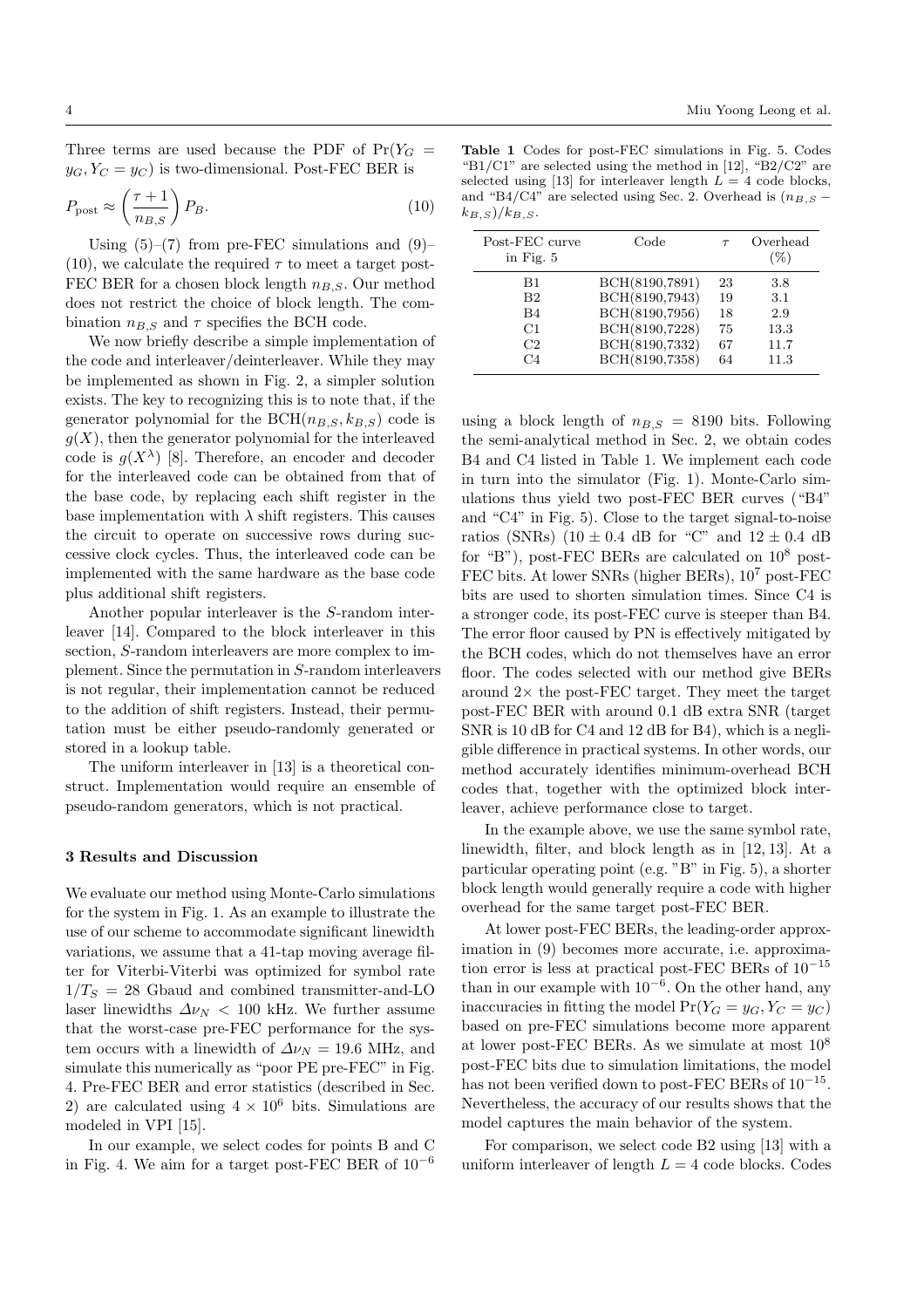

Fig. 5 BER performance with total linewidth  $\Delta \nu_N = 19.6$ MHz. "Poor PE pre-FEC" is the same as Fig. 4. The codes used for post-FEC simulations are listed in Table 1. Codes "B4/C4" are selected using the method in Sec. 2, "B1/C1" are selected using the method in [12], and "B2/C2" are selected using [13] for interleaver length  $L = 4$  code blocks.

B2 and B4 therefore have the same interleaver frame length of  $4n_{B,S}$  bits, but the former uses theoretical uniform interleaving [13] whereas the latter uses lowcomplexity practical block interleaving (Sec. 2). Both have similar error correcting capabilities  $\tau$  and overheads (Table 1), and similar post-FEC performance (Fig. 5). This is also the case for codes C2 and C4 which again have interleaver frame lengths of  $4n_{B,S}$ bits, where the former uses theoretical uniform interleaving [13] and the latter uses low-complexity practical block interleaving (Sec. 2). In other words, our method results in a simple practical implementation with similar code overhead as theoretical uniform interleaving. In addition, we select code B1 using the method in [12] with no interleaving. As expected, both B2 and B4 have lower overheads than B1. In fact, post-FEC simulations for B1 (Fig. 5) suggest that a code with even higher overhead is needed to achieve the BER target of 10<sup>−</sup><sup>6</sup> at 12 dB SNR. Likewise, we also select code C1 using the method in [12] with no interleaving, and find that both C2 and C4 have lower overheads than C1.

At SNRs other than the target points B and C, the post-FEC BERs in Fig. 5 depend on the choice of code, the pre-FEC error statistics (described in Sec. 2, [12, 13]) of the different schemes at those SNRs, and the fit of those statistical models.

Coding and interleaving introduce additional processing time into the system. While exact numbers are implementation-specific, we can obtain an order-of-magnitude estimate as follows. We assume that encoding is done by shifting bits into a linear feedback shift register (LFSR) and simultaneously into the channel [8], so latency is negligible. We assume that decoding is dominated by syndrome computation and error-location numbers computation, where the former is done as bits are shifted into an  $n_{B,S}$  bit buffer and simultaneously into



Fig. 6 BER performance with total linewidth  $\Delta \nu_N = 25.2$ MHz. Codes "D4/E4" are selected using the method in Sec. 2. Code D4 is BCH(8190,7930) with  $\tau = 20$  and overhead 3.3%. Code E4 is BCH(8190,7579) with  $\tau = 47$  and overhead 8.1%.

LFSRs, and the latter as they are shifted out [8], thus totaling  $2\lambda n_{B,S}$  clock cycles. For a bitrate of  $2/T_S = 56$ Gbps,  $\lambda = 4$ , and codes B4/C4 in Table 1, this is approximately 1  $\mu$ s. By comparison, it takes approximately 1 ms for a signal to traverse 200 km of fiber.

We also evaluate our method for the more extreme linewidth of  $\Delta \nu_N = 25.2$  MHz (Fig. 6), which has a pre-FEC BER floor just below the 10<sup>−</sup><sup>3</sup> level that our method aims to correct. Using the method in Sec. 2 for a target post-FEC BER of  $10^{-6}$ , we obtain codes D4 and E4 in Fig. 6. Simulations yield BERs around  $3\times$  target, and achieve the target with around 0.2 dB extra SNR. This is similar to the results in Fig. 5.

# 4 Conclusion

In this paper, we present a block interleaver that is optimized for DQPSK systems, and a semi-analytical method for selecting binary BCH codes for use with this interleaver. This combination of interleavers and codes has very low implementation complexity. Our approach is straightforward and requires only modest simulation effort to extract statistics from pre-FEC simulations, based on which codes are selected analytically. As an example, we evaluate our approach for a 28 Gbaud system with linewidths ranging from  $< 100$  kHz to  $25.2$ MHz. For a target post-FEC BER of  $10^{-6}$ , the codes identified with our method give BERs around  $3\times$  target, and achieve the target with around 0.2 dB extra SNR.

Future research could consider higher-order modulation formats such as those in [16–18]. This would introduce additional effects and considerations. For example, in general circular differential quadrature amplitude modulation, constellation points are arranged on rings of different amplitudes. Different rings can have